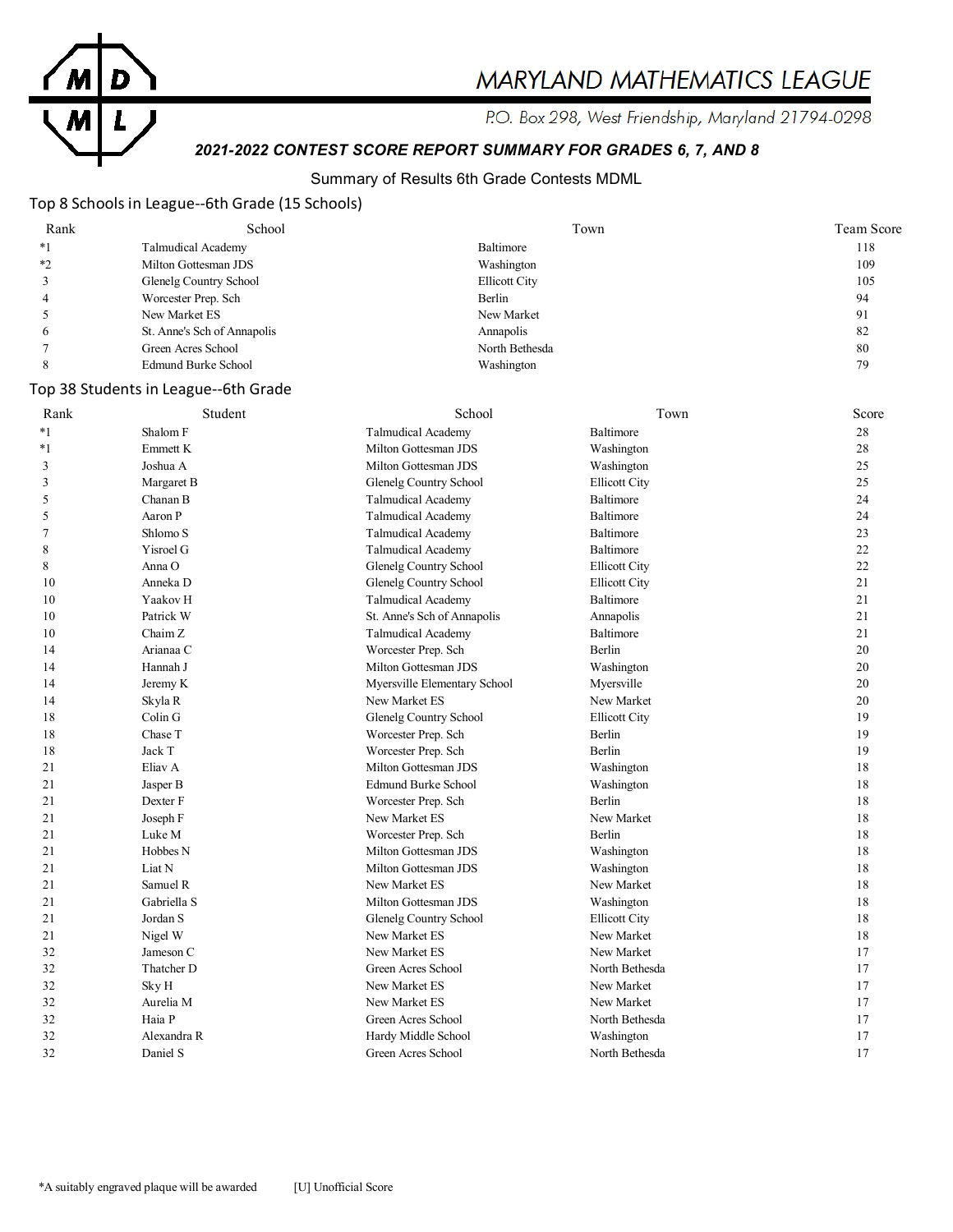# Summary of Results 6th Grade Contests MDML Regional Standings

#### **District Of Columbia**

#### Top Schools in Region

| Rank | School                 | Town                 | Team Score |
|------|------------------------|----------------------|------------|
|      | Talmudical Academy     | Baltimore            | 118        |
|      | Milton Gottesman JDS   | Washington           | 109        |
|      | Glenelg Country School | <b>Ellicott City</b> | 105        |
|      | Worcester Prep. Sch    | Berlin               | 94         |
|      |                        |                      |            |

#### Top Students in Region

| Rank | Student    | School                 | Town          | Score |
|------|------------|------------------------|---------------|-------|
|      | Shalom F   | Talmudical Academy     | Baltimore     | 28    |
|      | Emmett K   | Milton Gottesman JDS   | Washington    | 28    |
|      | Joshua A   | Milton Gottesman JDS   | Washington    | ت ک   |
|      | Margaret B | Glenelg Country School | Ellicott City | ت ک   |

#### **Anne Arundel, Baltimore, Baltimore City, Frederick, Howard, Montgomery, Worcester**

#### Top Schools in Region

| Rank | School                 | Town                 | Team Score |
|------|------------------------|----------------------|------------|
|      | Talmudical Academy     | Baltimore            | 118        |
|      | Milton Gottesman JDS   | Washington           | 109        |
|      | Glenelg Country School | <b>Ellicott City</b> | 105        |
|      | Worcester Prep. Sch    | Berlin               | 94         |

#### Top Students in Region

| Rank | Student    | School                 | Town                 | Score |
|------|------------|------------------------|----------------------|-------|
|      | Shalom F   | Talmudical Academy     | Baltimore            | 28    |
|      | Emmett K   | Milton Gottesman JDS   | Washington           | 28    |
|      | Joshua A   | Milton Gottesman JDS   | Washington           | 25    |
|      | Margaret B | Glenelg Country School | <b>Ellicott City</b> | 25    |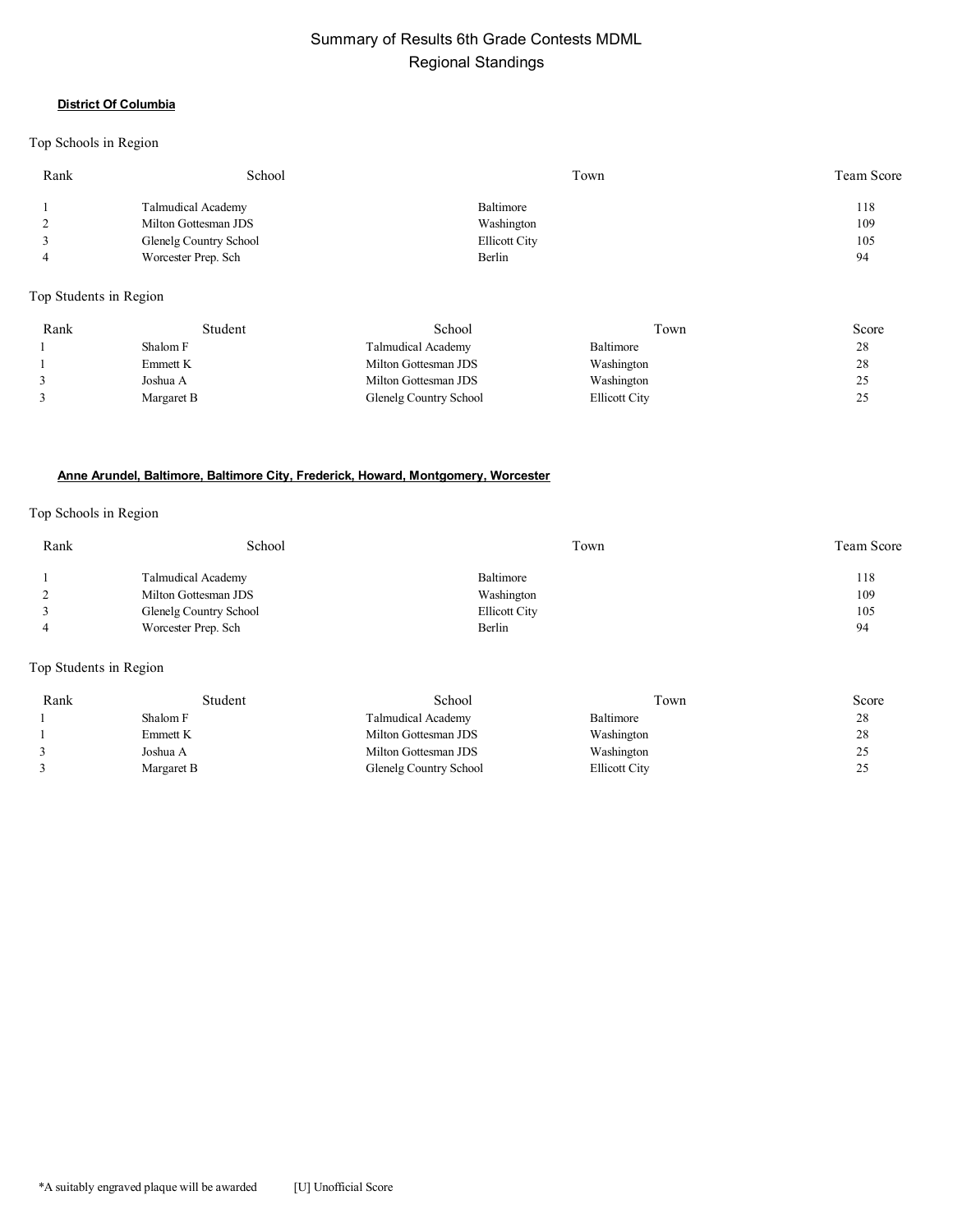#### Summary of Results 7th Grade Contests MDML

# Top 6 Schools in League--7th Grade (13 Schools)

| Rank | School                 | Town          | Team Score     |
|------|------------------------|---------------|----------------|
| $*1$ | Glenelg Country School | Ellicott City | 121            |
| ∗າ   | Worcester Prep. Sch    | Berlin        | 106            |
|      | Hardy Middle School    | Washington    | 103            |
|      | Milton Gottesman JDS   | Washington    | 103            |
|      | Talmudical Academy     | Baltimore     | Q <sub>7</sub> |
|      | Bais Yaakov Middle Sch | Baltimore     | 89             |

# Top 32 Students in League--7th Grade

| Rank    | Student     | School                         | Town                 | Score |
|---------|-------------|--------------------------------|----------------------|-------|
| $*1$    | Arnav I     | Hardy Middle School            | Washington           | 34    |
| $*_{2}$ | Danielle C  | <b>Glenelg Country School</b>  | <b>Ellicott City</b> | 27    |
| $*_{2}$ | James D     | Glenelg Country School         | <b>Ellicott City</b> | 27    |
| $*_{2}$ | Maddie P    | <b>Glenelg Country School</b>  | <b>Ellicott City</b> | 27    |
| 5       | Mia J       | Worcester Prep. Sch            | Berlin               | 25    |
| 6       | Hannah J    | Milton Gottesman JDS           | Washington           | 24    |
| 6       | Isaiah S    | Milton Gottesman JDS           | Washington           | 24    |
| 8       | Pinchas S   | <b>Talmudical Academy</b>      | Baltimore            | 22    |
| 8       | Mosey W     | <b>Talmudical Academy</b>      | Baltimore            | 22    |
| 8       | Anthony Z   | Worcester Prep. Sch            | Berlin               | 22    |
| 11      | William Z   | Glenelg Country School         | <b>Ellicott City</b> | 21    |
| 12      | Gabriella D | Worcester Prep. Sch            | Berlin               | 20    |
| 12      | Mitchell K  | Hardy Middle School            | Washington           | 20    |
| 12      | Ayelet M    | Milton Gottesman JDS           | Washington           | 20    |
| 12      | Jack W      | Worcester Prep. Sch            | Berlin               | 20    |
| 16      | Ayelet E    | Bais Yaakov Middle Sch         | Baltimore            | 19    |
| 16      | Daniel L    | <b>Talmudical Academy</b>      | Baltimore            | 19    |
| 16      | Benjamin P  | <b>Glenelg Country School</b>  | <b>Ellicott City</b> | 19    |
| 16      | Ronen P     | Worcester Prep. Sch            | Berlin               | 19    |
| 16      | Grace R     | Glenelg Country School         | <b>Ellicott City</b> | 19    |
| 16      | Michal S    | Bais Yaakov Middle Sch         | Baltimore            | 19    |
| 22      | Micah F     | Milton Gottesman JDS           | Washington           | 18    |
| 22      | Krislina H  | O.L. of Hope School/St. Luke's | Baltimore            | 18    |
| 22      | Sara M      | Hardy Middle School            | Washington           | 18    |
| 25      | Eliana A    | Milton Gottesman JDS           | Washington           | 17    |
| 25      | Deena B     | Bais Yaakov Middle Sch         | <b>Baltimore</b>     | 17    |
| 25      | Sophia H    | Bais Yaakov Middle Sch         | Baltimore            | 17    |
| 25      | Shoshana L  | Bais Yaakov Middle Sch         | Baltimore            | 17    |
| 25      | Emma L      | Milton Gottesman JDS           | Washington           | 17    |
| 25      | Binyamin L  | <b>Talmudical Academy</b>      | Baltimore            | 17    |
| 25      | Daphna P    | Milton Gottesman JDS           | Washington           | 17    |
| 25      | Yosef S     | Talmudical Academy             | Baltimore            | 17    |
|         |             |                                |                      |       |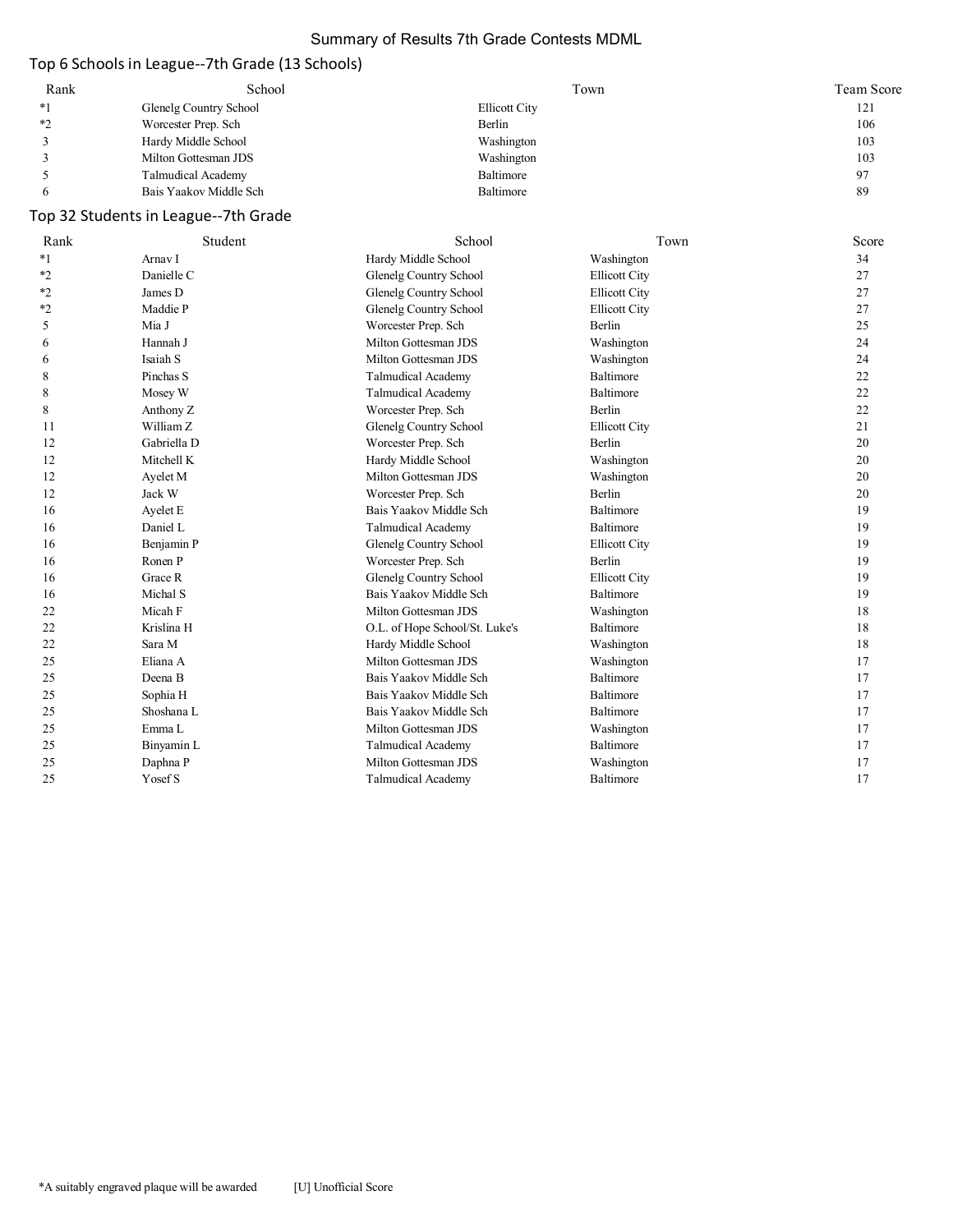# Summary of Results 7th Grade Contests MDML Regional Standings

#### **District Of Columbia**

#### Top Schools in Region

| Rank | School                 | Town                 | Team Score |
|------|------------------------|----------------------|------------|
|      | Glenelg Country School | <b>Ellicott City</b> | 121        |
|      | Worcester Prep. Sch    | Berlin               | 106        |
|      | Hardy Middle School    | Washington           | 103        |
|      | Milton Gottesman JDS   | Washington           | 103        |

Top Students in Region

| Rank | Student    | School                 | Town                 | Score       |
|------|------------|------------------------|----------------------|-------------|
|      | Arnav 1    | Hardy Middle School    | Washington           | 34          |
|      | Danielle C | Glenelg Country School | <b>Ellicott City</b> | ົ           |
|      | James D    | Glenelg Country School | <b>Ellicott City</b> | ົ<br>∼      |
|      | Maddie P   | Glenelg Country School | <b>Ellicott City</b> | $\sim$<br>∼ |

#### **Anne Arundel, Baltimore, Baltimore City, Frederick, Howard, Montgomery, Worcester**

#### Top Schools in Region

| Rank | School                 | Town                 | <b>Team Score</b> |
|------|------------------------|----------------------|-------------------|
|      | Glenelg Country School | <b>Ellicott City</b> | 121               |
|      | Worcester Prep. Sch    | Berlin               | 106               |
|      | Hardy Middle School    | Washington           | 103               |
|      | Milton Gottesman JDS   | Washington           | 103               |

#### Top Students in Region

| Rank | Student    | School                 | Town                 | Score              |
|------|------------|------------------------|----------------------|--------------------|
|      | Arnav I    | Hardy Middle School    | Washington           | 34                 |
|      | Danielle C | Glenelg Country School | <b>Ellicott City</b> | 27<br><u>.</u>     |
|      | James D    | Glenelg Country School | <b>Ellicott City</b> | 27<br><u>، ، ،</u> |
|      | Maddie P   | Glenelg Country School | <b>Ellicott City</b> | 27<br><u>.</u>     |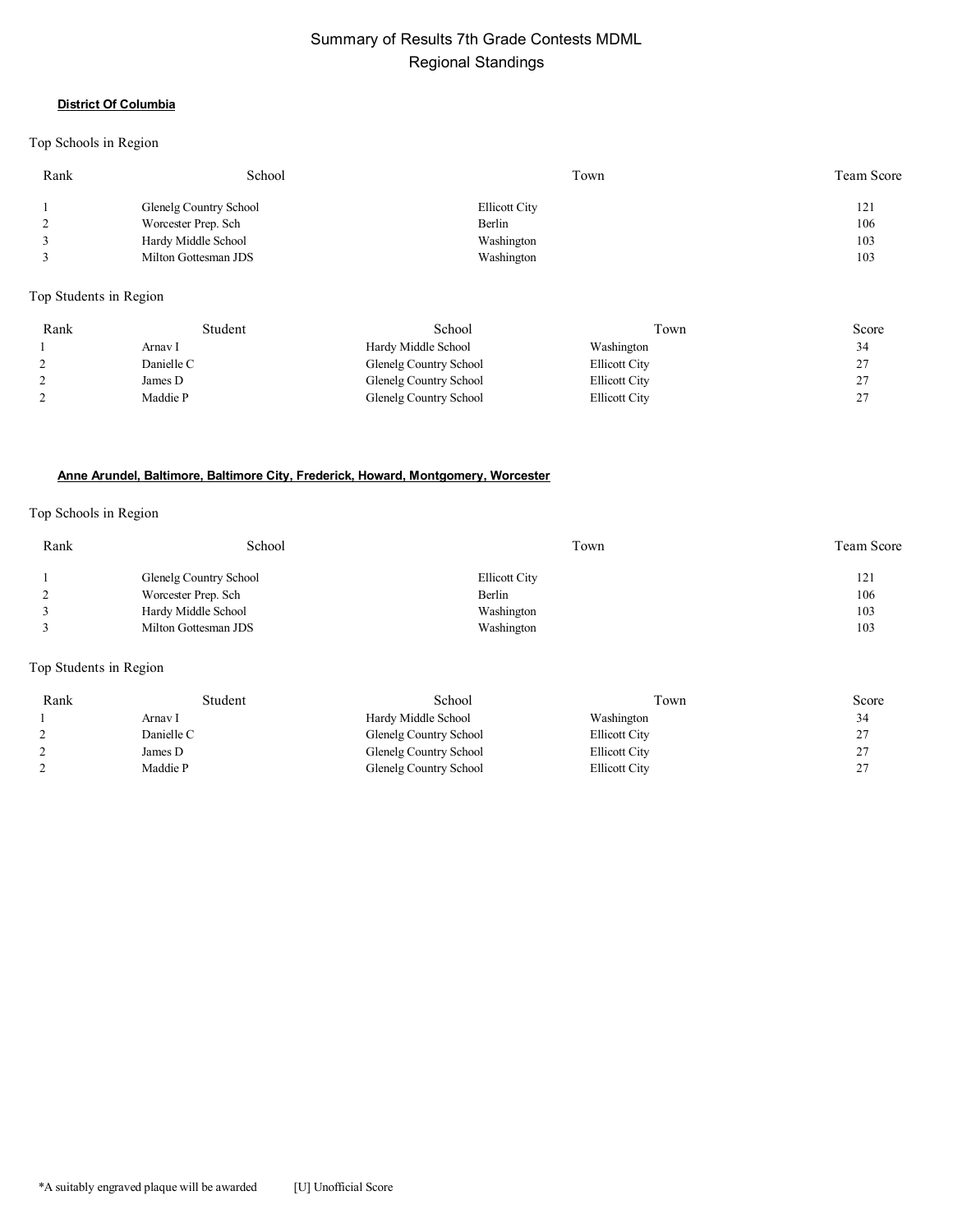#### Summary of Results 8th Grade Contests MDML

# Top 9 Schools in League--8th Grade (10 Schools)

| Rank | School                         | Town           | Team Score |
|------|--------------------------------|----------------|------------|
| $*1$ | Talmudical Academy             | Baltimore      | 124        |
| $*2$ | Milton Gottesman JDS           | Washington     | 122        |
|      | Worcester Prep. Sch            | Berlin         | 121        |
|      | Hardy Middle School            | Washington     | 109        |
|      | Glenelg Country School         | Ellicott City  | 106        |
| 6    | Bais Yaakov Middle Sch         | Baltimore      | 103        |
| 6    | Green Acres School             | North Bethesda | 103        |
| 8    | St. Anne's Sch of Annapolis    | Annapolis      | 99         |
|      | O.L. of Hope School/St. Luke's | Baltimore      | 97         |

# Top 34 Students in League--8th Grade

| Rank    | Student       | School                         | Town                 | Score |
|---------|---------------|--------------------------------|----------------------|-------|
| $*_{1}$ | Yosef M       | <b>Talmudical Academy</b>      | Baltimore            | 28    |
| $*_{1}$ | Finnegan S    | Hardy Middle School            | Washington           | 28    |
| 3       | Gideon B      | Milton Gottesman JDS           | Washington           | 27    |
| 3       | Alex W        | O.L. of Hope School/St. Luke's | Baltimore            | 27    |
| 5       | Peter A       | St. Anne's Sch of Annapolis    | Annapolis            | 26    |
| 5       | Yehuda C      | Talmudical Academy             | Baltimore            | 26    |
| 7       | Sydney T      | Worcester Prep. Sch            | Berlin               | 25    |
| 7       | Dovid W       | Talmudical Academy             | Baltimore            | 25    |
| $\tau$  | Isaac Y       | Milton Gottesman JDS           | Washington           | 25    |
| 10      | Anisha B      | Worcester Prep. Sch            | Berlin               | 24    |
| 10      | Binyamin B    | <b>Talmudical Academy</b>      | Baltimore            | 24    |
| 10      | Eleanor B     | Milton Gottesman JDS           | Washington           | 24    |
| 10      | Paxton M      | Worcester Prep. Sch            | Berlin               | 24    |
| 10      | Tyler N       | Worcester Prep. Sch            | <b>Berlin</b>        | 24    |
| 10      | Lena P        | Worcester Prep. Sch            | Berlin               | 24    |
| 16      | Elisheva A    | Milton Gottesman JDS           | Washington           | 23    |
| 16      | Jack B        | Glenelg Country School         | <b>Ellicott City</b> | 23    |
| 16      | Daniel G      | Green Acres School             | North Bethesda       | 23    |
| 16      | Molly K       | Milton Gottesman JDS           | Washington           | 23    |
| 16      | Audrey Y      | Milton Gottesman JDS           | Washington           | 23    |
| 21      | Sara F        | Bais Yaakov Middle Sch         | Baltimore            | 22    |
| 21      | Aidina K      | Hardy Middle School            | Washington           | 22    |
| 21      | Jacob R       | Glenelg Country School         | <b>Ellicott City</b> | 22    |
| 21      | Rachel S      | Green Acres School             | North Bethesda       | 22    |
| 25      | Eytan B       | <b>Talmudical Academy</b>      | Baltimore            | 21    |
| 25      | Geoffrey B    | Hardy Middle School            | Washington           | 21    |
| 25      | Sean Manuel C | St. Anne's Sch of Annapolis    | Annapolis            | 21    |
| 25      | Daniel G      | Glenelg Country School         | <b>Ellicott City</b> | 21    |
| 25      | Nicholas L    | Glenelg Country School         | <b>Ellicott City</b> | 21    |
| 25      | Shmuel R      | <b>Talmudical Academy</b>      | Baltimore            | 21    |
| 25      | Zahava S      | Bais Yaakov Middle Sch         | Baltimore            | 21    |
| 25      | Avi T         | Green Acres School             | North Bethesda       | 21    |
| 25      | Anton T       | Hardy Middle School            | Washington           | 21    |
| 25      | Avi W         | <b>Talmudical Academy</b>      | Baltimore            | 21    |
|         |               |                                |                      |       |